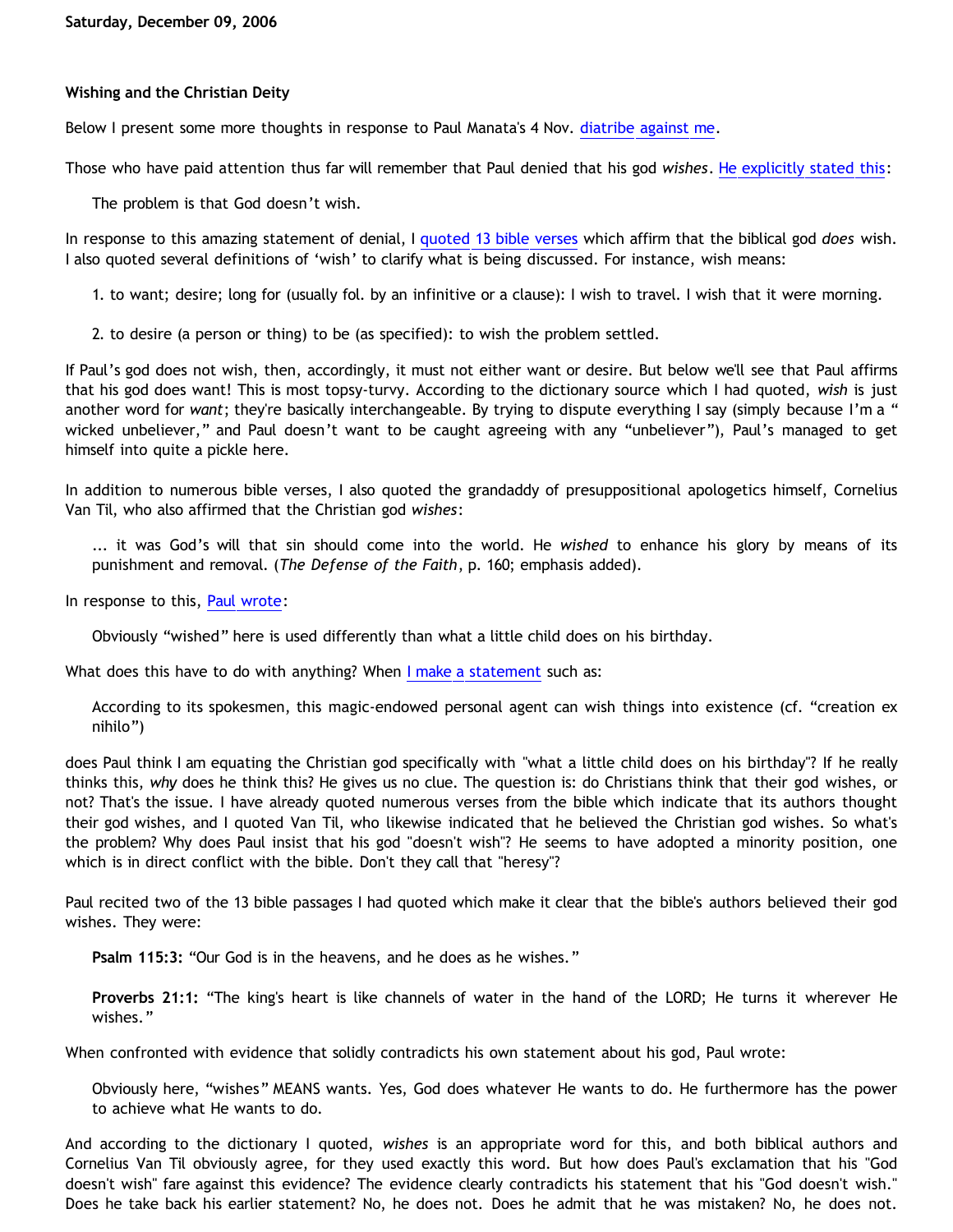Instead, he gives statements like this:

Bethrick's song and dance only works on the other monkey's who applaud his antics in his combox. Nevertheless, the world of thinkers sees Bethrick all hairy, with a party hat on and a tutu on.

When caught in a contradiction, he doesn't come forward and acknowledge it. I thought Christians were supposed to be humble and confess their wrongdoings. But notice that, in place of contrition or an argument which might explain his earlier denial, Paul resorts to ridiculing and maligning people who visit my blog and post their comments. Not only is Paul unable to back up his earlier claim that his "God doesn't wish," he's being rude to my guests when he's caught contradicting the bible! He had better apologize and learn to treat my blog's visitors with respect, or his comments are not going to be welcome on this blog any more.

## I wrote:

So according to the bible, which I always thought spoke for Christianity, the Christian god is in fact supposed to wish.

### Paul responded:

Not in the way Bethrick means it, and we all know it.

Well, what is so objectionable about the way I mean it? Obviously I could not have a little kid in mind when I apply the word "wish" to the Christian god, for I acknowledge that, according to Christian mythology, its god gets whatever it wishes for, and gets it immediately, just for the wishing. The Christian god wishes that the universe exists, and POOF, PRESTO, ABRACADABRA, there it is! According to this view, reality conforms directly to its wishes. Where does Paul get the idea that I think this describes "what a little child does on his birthday"? Blank out.

# Paul continued:

To side with Bethrick here is to throw out any desire to make sure you understand your opponant [sic] and treat his position with care.

Look who's talking! What "desire" does Paul have to understand *his* opponents? What care does he apply in treating his opponents' positions? Paul dishes out more of his home-fired hypocrisy. We have already seen how he tries repeatedly to slink around very basic axioms which are not in the least controversial (unless of course you embrace a worldview built on imagination instead of facts). See [here](http://bahnsenburner.blogspot.com/2005/10/probing-mr-manatas-poor-understanding.html) and [here,](http://bahnsenburner.blogspot.com/2006/12/axioms-and-primacy-of-existence.html) for instance. Meanwhile, Paul fails to deliver an argument. He's standing on the side of a rural road shaking his fist at a passing bus because it didn't stop to pick him up. You show 'em, Paul!

### I wrote:

Again, Paul thinks that he can say that his god does not wish, because Paul determines what his god is and is not, what his god can and cannot do. The reason why Christians have so many internal disagreements is because one Christian will imagine his god one way, while another Christian imagines his god another way, and never shall the two meet.

### Paul responded:

More ridiculous claims by Bethrick. Hmmm, out of the 20 or so responses I could give here, which should I choose? I'll choose this one: The reason atheists have so many internal disagreements is because one atheist imagines the world one way while the other another way, and never the twain shall meet. Bethrick just makes up a worldview, and so do his biddies. [?] Then they all argue about their made up worldviews. But to us they all look like monkey' s fighting over a banana.

How is it ridiculous to observe that differing religious views (such as the bible's version of a wishing god as opposed to Paul's god which "doesn't wish") are informed by the believers' imaginations? Human beings do have the ability to imagine, and there's ample evidence supporting the conclusion that religious ideas have their basis in imagination rather than empirical inputs. Rather than offer any intelligent response to this, Paul reaches for a tu quoque. His retort essentially reduces to "so do you, atheist!" He chose this "out of the 20 or so responses" that he says he could muster. Was this the best of the lot? Responding to a charge is one thing, but answering it is altogether different. Paul chooses to respond with wise-cracking reactions (are the readers of Triablogue really impressed by such antics?), but nowhere answers the point. By Paul's own stated standard, I thereby "win this point by default" while all the squabblers who prod irresolvable Christian infighting "look like monkey's fighting over a banana."